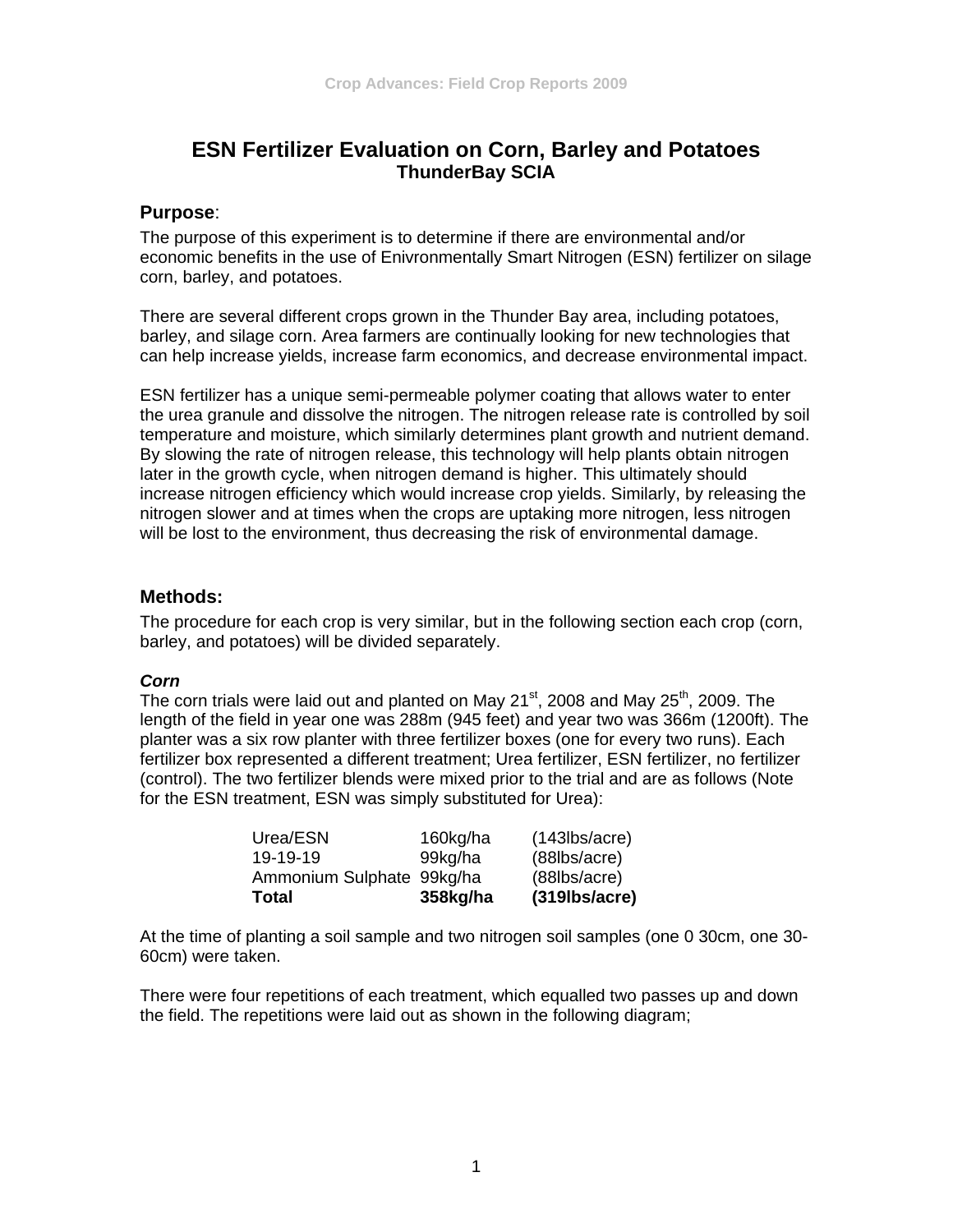| Urea       |
|------------|
| <b>ESN</b> |
| Control    |

Ear leaf tissue samples were taken on August  $18<sup>th</sup>$  2008 and sent for analysis, but were not taken in 2009. Mid-season Nitrogen samples were taken on July 14, 2009, but were not taken in 2008. The corn was harvested on Oct 2<sup>nd</sup>, 2008 and Sept 28<sup>th</sup> 2009 with the two rows of each treatment being harvested together. Each treatment was weighed as it came off the field. Post-harvest nitrogen soil samples (both 0-30cm and 30-60cm) were taken on Oct.  $15<sup>th</sup>$ , 2008, but were not taken in 2009.

# *Barley*

The barley trials were laid out and planted on May 29<sup>th</sup> 2008, and June 3, 2009. The length of the field for year 1 was 242m (794 feet) and year 2 was 457m (1500ft). At the time of planting a soil sample and two nitrogen soil samples (one 0 30cm, one 30-60cm) were taken. The barley was sown with a 30' air seeder and was laid out with four repetitions of each of the ESN and Urea mixes, but only one control. The plots were all one width of the seeder, 9.1m (30'). Therefore, the plots were laid out as follows;

| <b>ESN</b> |
|------------|
| Urea       |
| <b>ESN</b> |
| Urea       |
| Control    |
| <b>ESN</b> |
| Urea       |
| <b>ESN</b> |
| Urea       |

The fertilizer blends were mixed prior to planting and for 2008 are as follows:

| Total         | 375kg/ha | (334 Ibs/acre)     |
|---------------|----------|--------------------|
| $0 - 0 - 60$  | 64kg/ha  | $(57$ lbs/acre $)$ |
| $11 - 52 - 0$ | 184kg/ha | $(164$ lbs/acre)   |
| Urea/ESN      | 127kg/ha | $(113$ lbs/acre)   |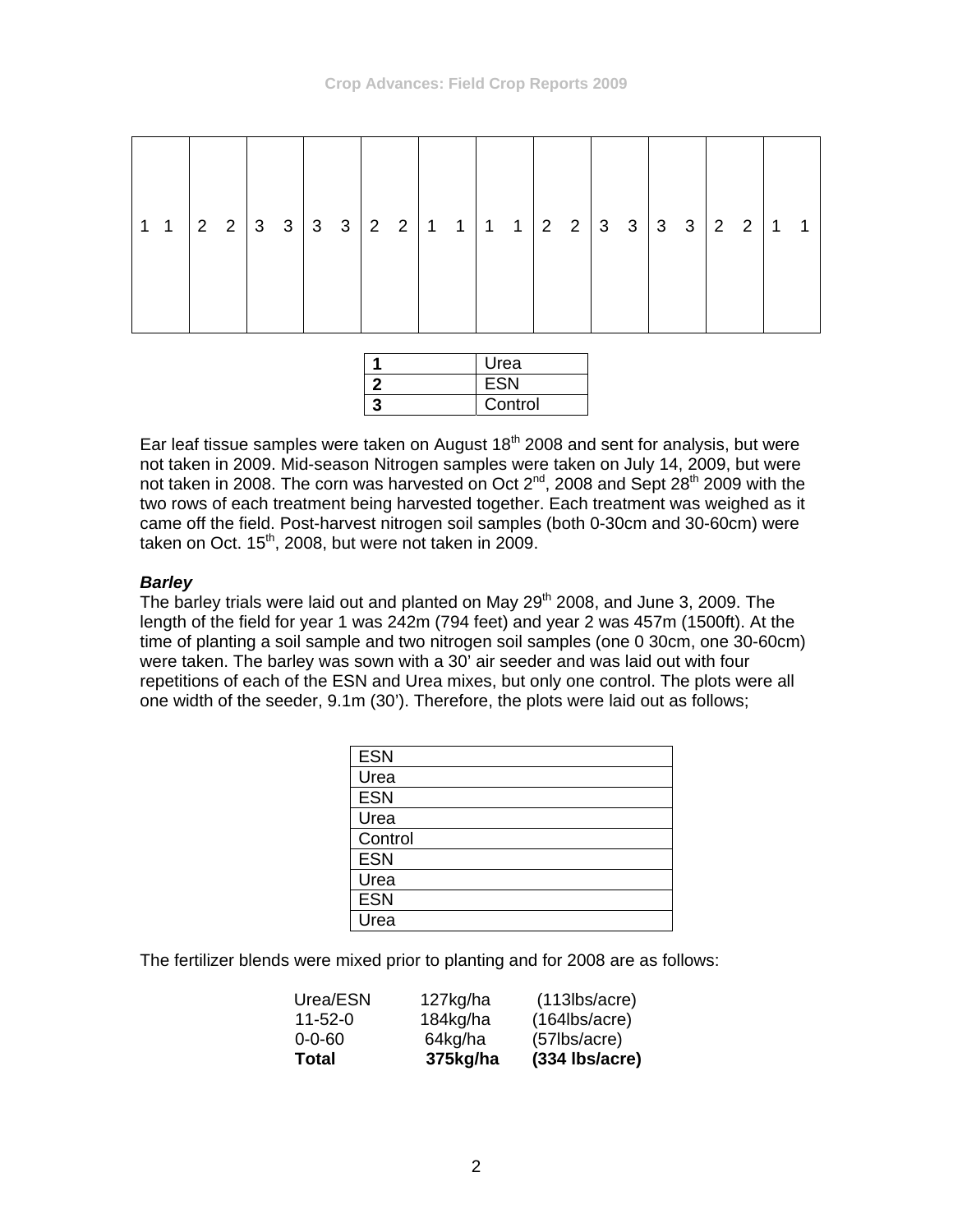In 2009 the fertilizer mixtures were changed slightly to the following:

| Total   |                   | 201kg/ha | $(185)$ lbs/acre)   |
|---------|-------------------|----------|---------------------|
|         | $21 - 0 - 0 - 24$ | 48kg/ha  | $(44$ lbs/acre $)$  |
| 11-52-0 |                   | 38kg/ha  | $(35)$ lbs/acre     |
|         | Urea/ESN          | 115kg/ha | $(106$ lbs/acre $)$ |

At the time of planting, the fertilizer was applied both using the air drill and using a broadcast spreader. The broadcast spreader was needed because the calibration on the air drill would not go high enough.. One hundred twenty two kg/ha (109lbs/acre) was applied with the drill the remainder was applied using the broadcast spreader. The broadcast spreader drove down the same tracks as the seeder and was set to spread 30'.

Flag leaf tissue samples were taken on July  $15<sup>th</sup>$ , 2008 and sent for analysis, but were not taken in 2009. Mid-season Nitrogen soil samples were taken on July 3, 2009 but were not taken in 2008. The barley was harvested on Sept.  $8<sup>th</sup>$ , 2008, and Sept 22<sup>nd</sup>, 2009 with an 18' wide straight cut header combine. A single swath was cut down the centre of each treatment was weighed, and a bushel weight and feed sample taken. Post-harvest nitrogen soil samples (both 0-30cm and 30-60cm) of each treatment were taken on Sept.  $15<sup>th</sup>$  2008, but were not taken in 2009.

#### *Potatoes*

The potato trial was laid out and planted on May  $27<sup>th</sup>$  2008, and was not planted in 2009. The length of the field was approximately 488m (1600ft). At the time of planting a soil sample and two nitrogen soil samples (one 0-30cm, one 30-60cm) were taken. The potatoes were planted with a four row planter, and the width of each treatment was 12.2m (40'), which accounted for about 12 rows per treatment. The trials were laid out similar to those of the barley trial, with only one control treatment and four treatments of both the ESN and Urea mixtures as follows:

| <b>ESN</b> |
|------------|
| Urea       |
| <b>ESN</b> |
| Urea       |
| Control    |
| <b>ESN</b> |
| Urea       |
| <b>ESN</b> |
| Urea       |

The fertilizer was mixed and applied prior to planting with a 3m (10') spreader. The fertilizer mixtures are as follows:

| Total551kg/ha |          | $(492$ lbs/acre) |
|---------------|----------|------------------|
| $0 - 0 - 60$  | 112kg/ha | $(100$ lbs/acre) |
| $11 - 52 - 0$ | 194kg/ha | $(173$ lbs/acre) |
| Urea/ESN      | 245kg/ha | $(219$ lbs/acre) |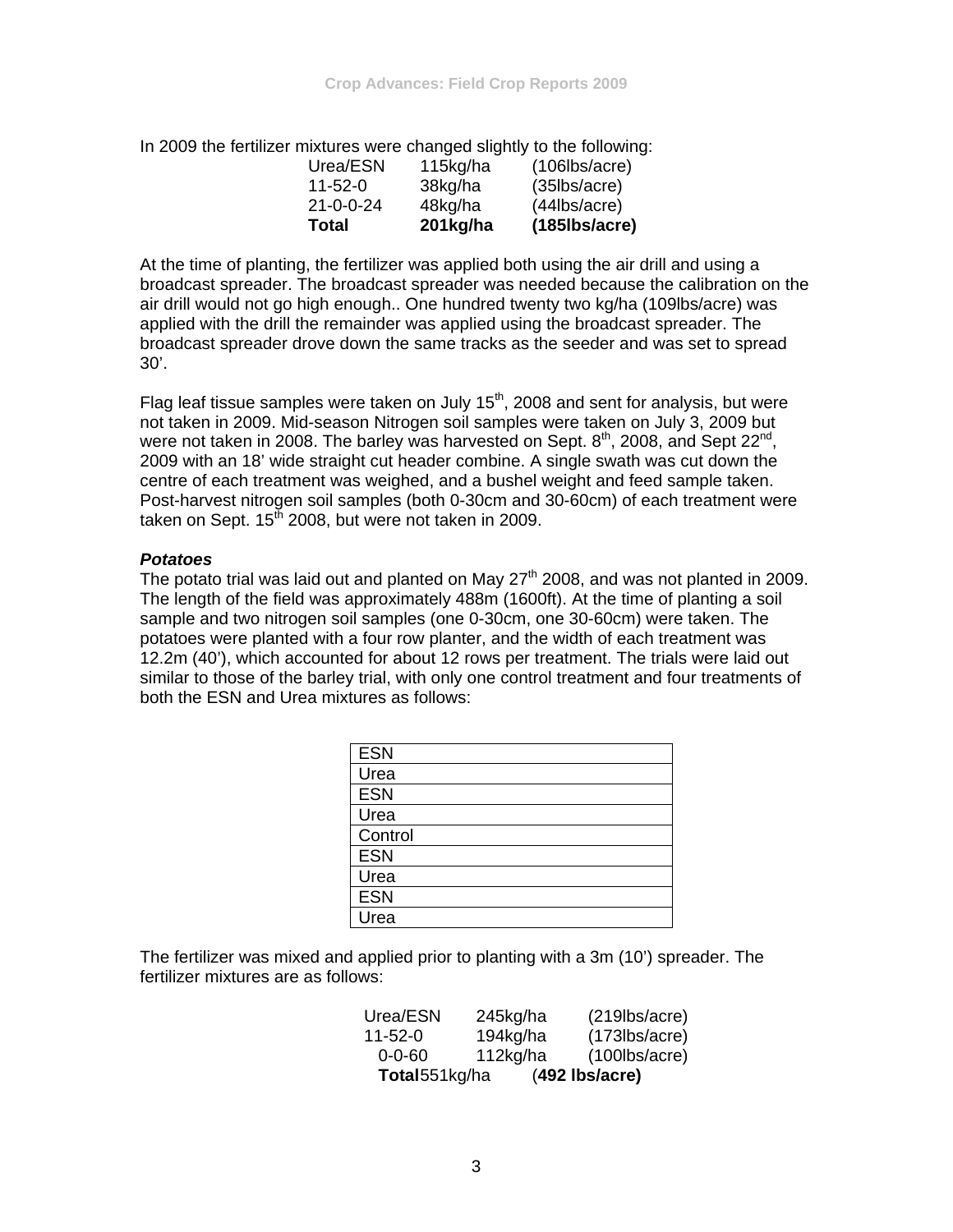Tissue samples were taken on August  $6<sup>th</sup>$  2008, and sent for analysis. The potatoes were harvested on October  $2^{nd}$ , 2008. Eight rows out of the centre of each treatment were harvested and weighed. Post-harvest nitrogen soil samples (both 0-30cm and 30-60cm) of each treatment were taken on October 29<sup>th</sup> 2008 and sent for analysis.

# **Results:**

In the following section, the results of each crop (corn, barley, and potatoes) will be presented separately.

#### *Corn*

Mid season tissue analyses revealed no significant difference in N, P, K, Mg, and Ca, between the three fertilizer mixes.

Figure one demonstrates the average yield in tonnes/ha of the three treatments in year one (2008). Figure two shows the average yield for year two (2009). Note that there is



no significant difference in yields between treatments in both years one and two.

Figure three indicates mid season soil nitrate levels in year two (2009). Figure four indicates post-harvest nitrate levels in year one (2008).



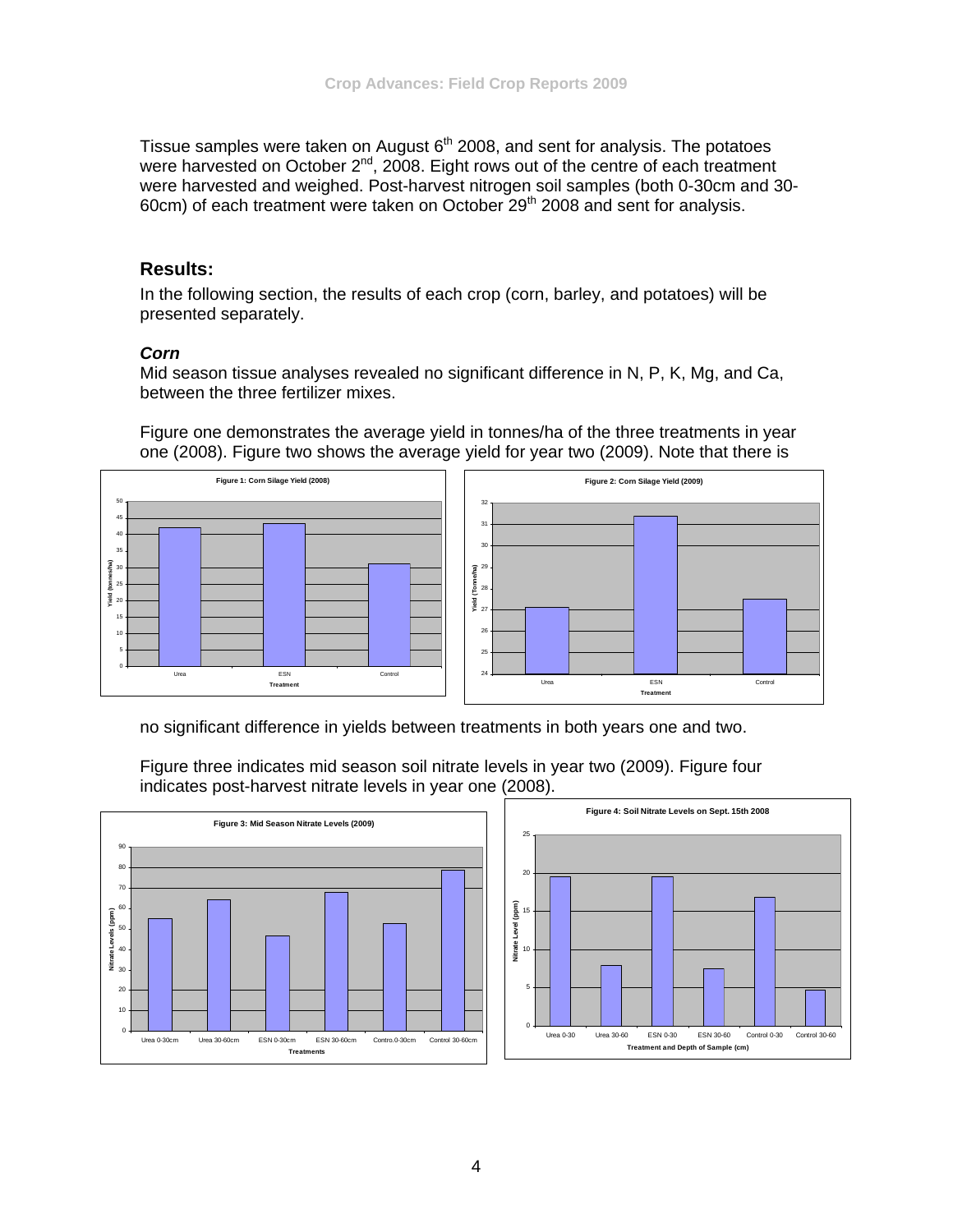# *Barley*

Note that there was only one control treatment in comparison to the four repetitions of each other treatment, which means that the control data may not be statistically representative of a true control treatment.

Mid season tissue analyses revealed no significant difference in N, P, K, Mg, and Ca, between the three fertilizer mixes.

Figure 5 shows the average yield in tonnes/ha of the three treatments in year one (2008). There was no data for 2009 due to a breakdown with the combine which prohibited proper harvesting of the treatments. Note that there is no statistical difference in yield between the treatments.



There was no statistical difference in the bushel weight between treatments. Figure 6 shows the average protein content for the barley in year one (2008). Note that there is no statistical difference between the Urea and ESN treatments, but if the control treatment were representative than it is statistically lower than the other two.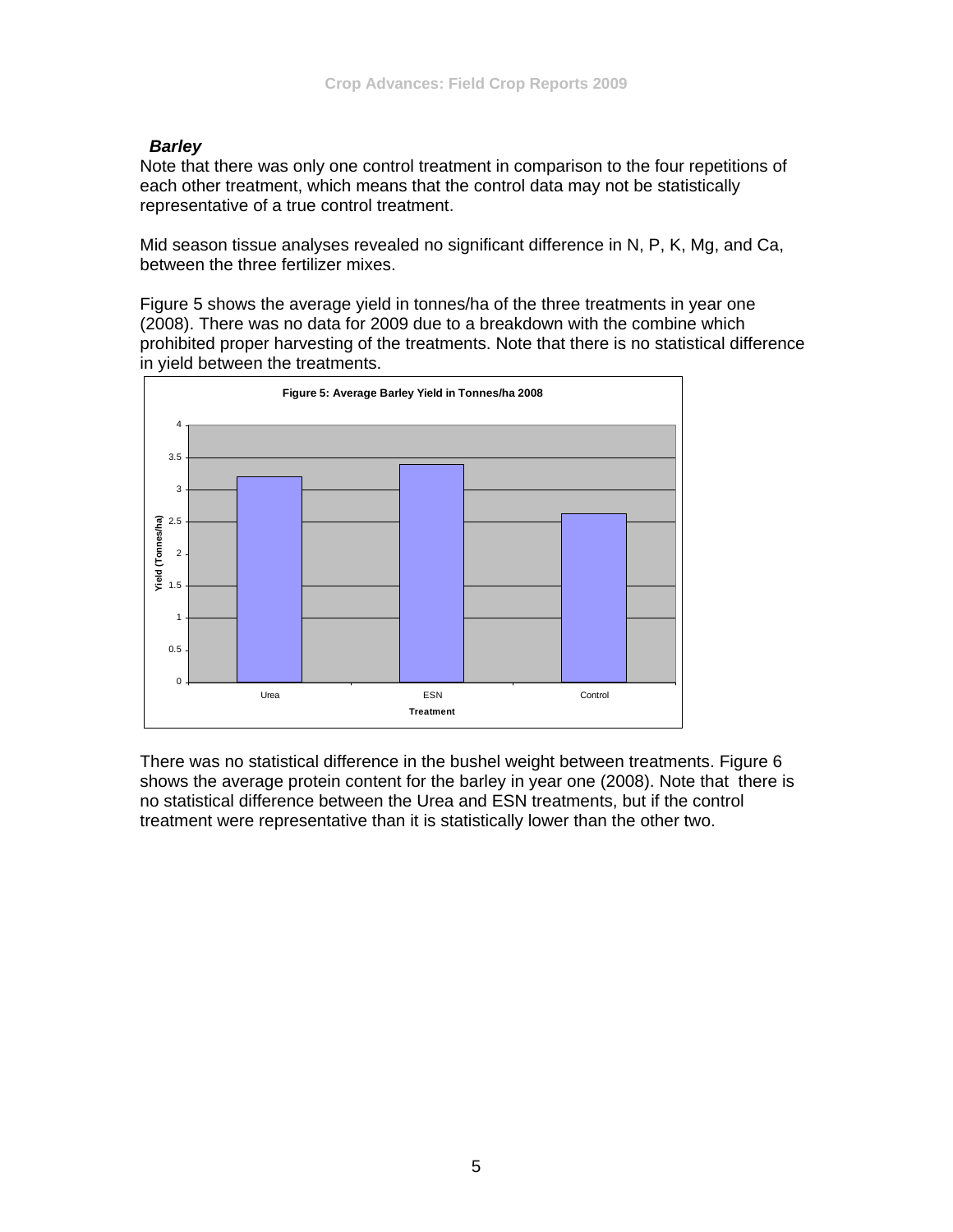

Figure 7 illustrates the mid season nitrate levels for year two (2009). Figure 8 shows the post harvest soil nitrate levels for year 1 (2008).



#### *Potatoes*

Note that there was only one repetition of the control treatment versus the four repetitions of the other two treatments.

Mid season tissue analyses revealed no significant difference in N, P, K, Mg, and Ca, between the three fertilizer mixes.

Figure 9 demonstrates the average yield of each treatment for year 1 (2008). Again, there is no statistical difference between treatments.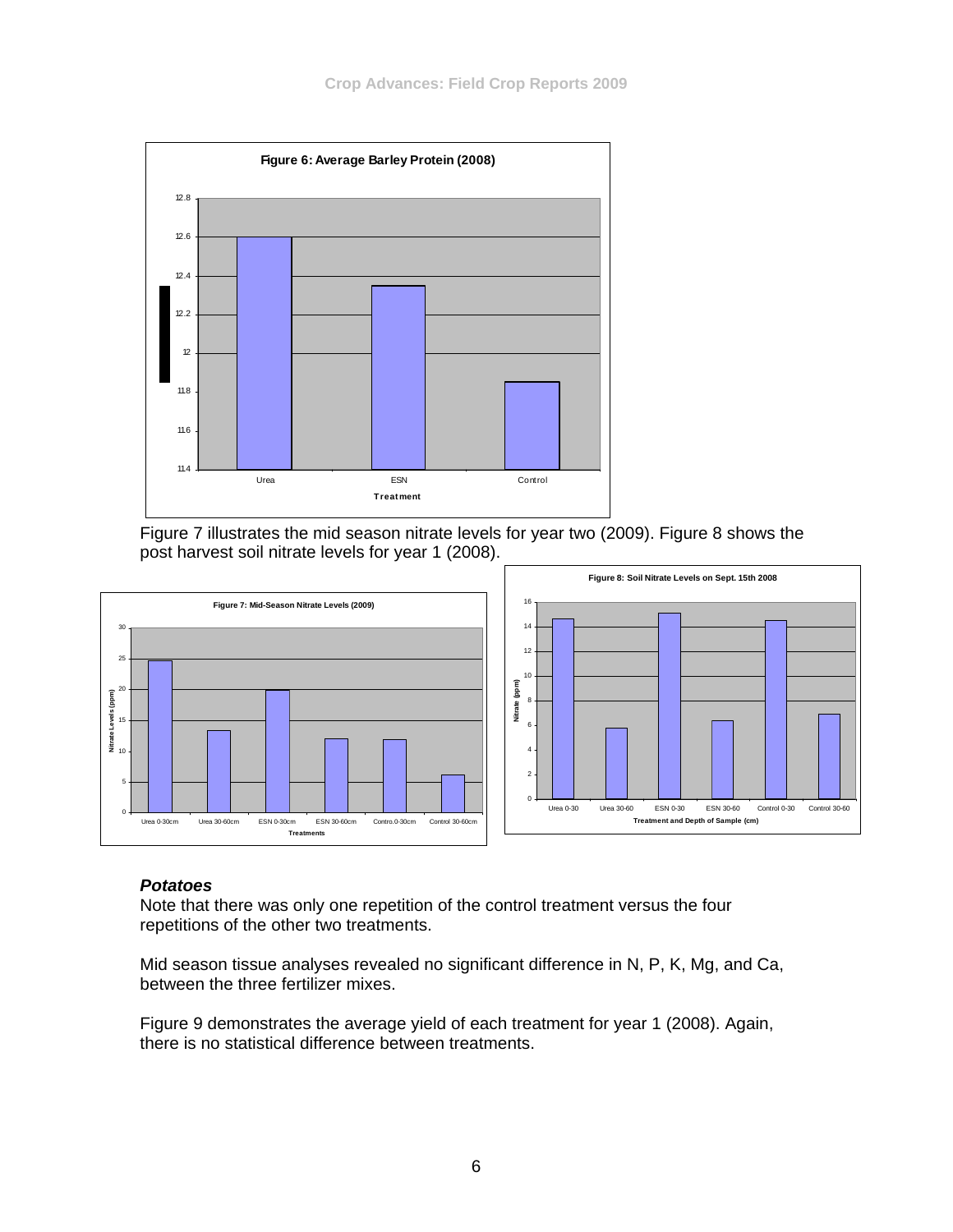

Figure 10 demonstrates the post-harvest soil nitrate levels. There was no statistical difference between treatments.



# **Summary:**

There are some trends which are common amongst all three crops and some which are quite difference based on the same three treatments.

The ESN fertilizer increased plant tissue nitrate levels in all of the crops, but on varying degrees. Both the corn and potatoes showed a greater increase in tissue nitrogen than